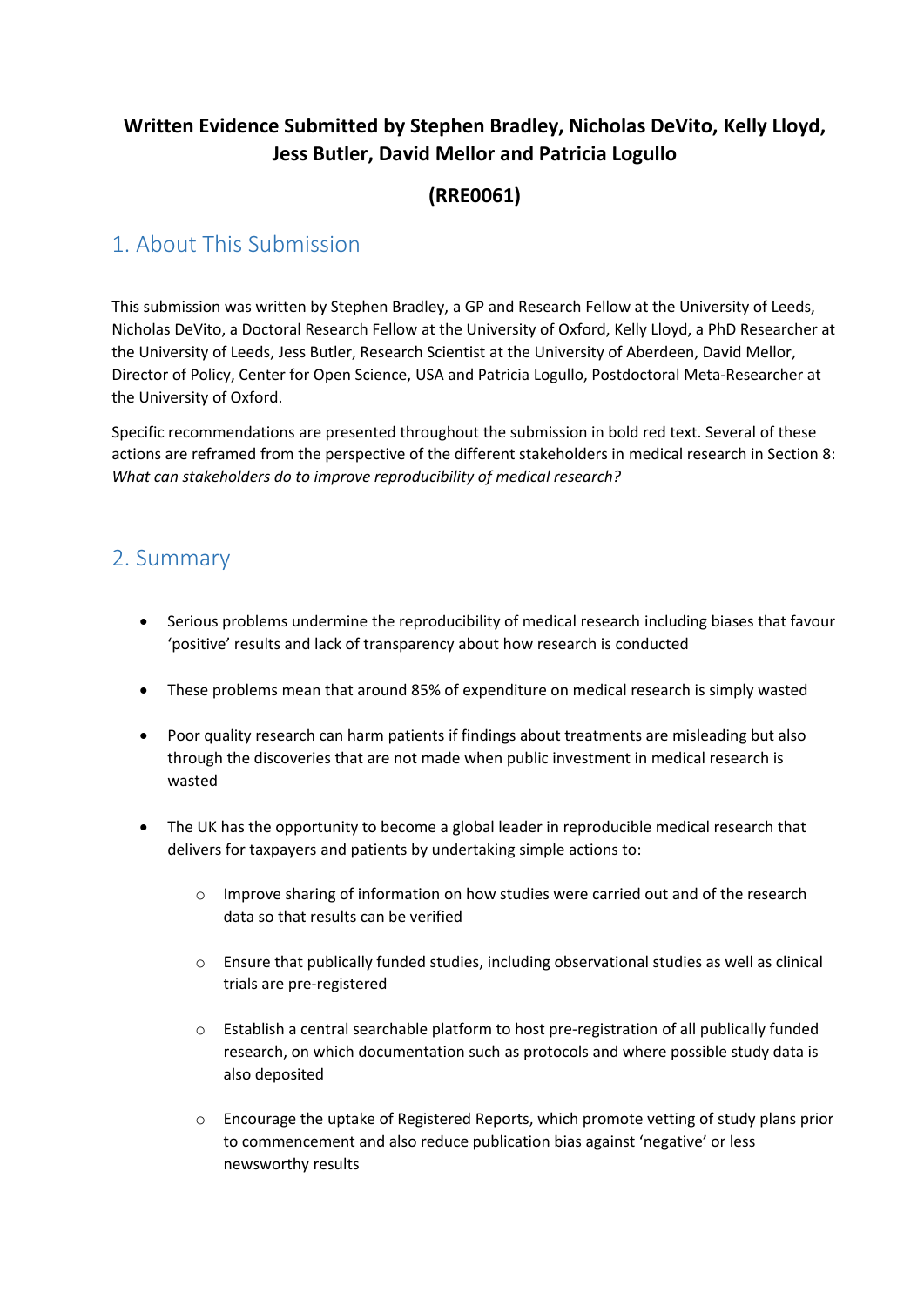- o Establish a mandatory conflicts of interests register for all medical/health researchers
- o Support efforts to improve culture and methodological training in medical research and discourage the use of metrics such as journal impact factor for assessing academics
- o Stop using awarding 'points' for academic publications to doctors when they apply to jobs and training schemes

## 3. Introduction

The UK holds important competitive advantages in the sciences, particularly in medical research. It is imperative that the substantial sums of public funding the UK spends to hold this advantage deliver findings which are reliable. If not, the UK's R&D cannot support the innovation that benefits patients, taxpayers and the economy. **Unfortunately, systemic problems undermine the rigour of medical research and mean that much R&D investment is wasted.**

Mediocre standards and poor reliability of medical research are a worldwide problem, and so improvements in research rigour present the UK with an excellent strategic opportunity to become *the* leader in robust medical research. **Here we propose simple measures to reduce funding waste in medicine which the UK can leverage for much greater impact from existing investments**, ensuring it remains a dynamic centre of research for researchers who are committed to genuine scientific discovery.

## 4. Reliable medical research

How do we know if research is true? The findings of research are only useful if similar results would be found if the research is repeated. 'Reproducibility' is a broad term that covers many issues affecting whether the results can be trusted. Why might research be unreliable?

- Insufficient information is provided to understand how the research was carried out
- Data from studies is not shared, so analyses cannot be verified
- Novel results are more likely to be published, incentivising researchers to cherry-pick findings and distorting the scientific record
- Conflicts of interest may lead researchers to cherry-pick findings or spin the conclusions of their research

Fraud is an important problem and also leads to non-reproducible research, but **the most common issues that undermine reproducibility do not require deliberate misconduct**. Instead common biases and systemic problems incentivise scientists to carry out work in ways that means their research is not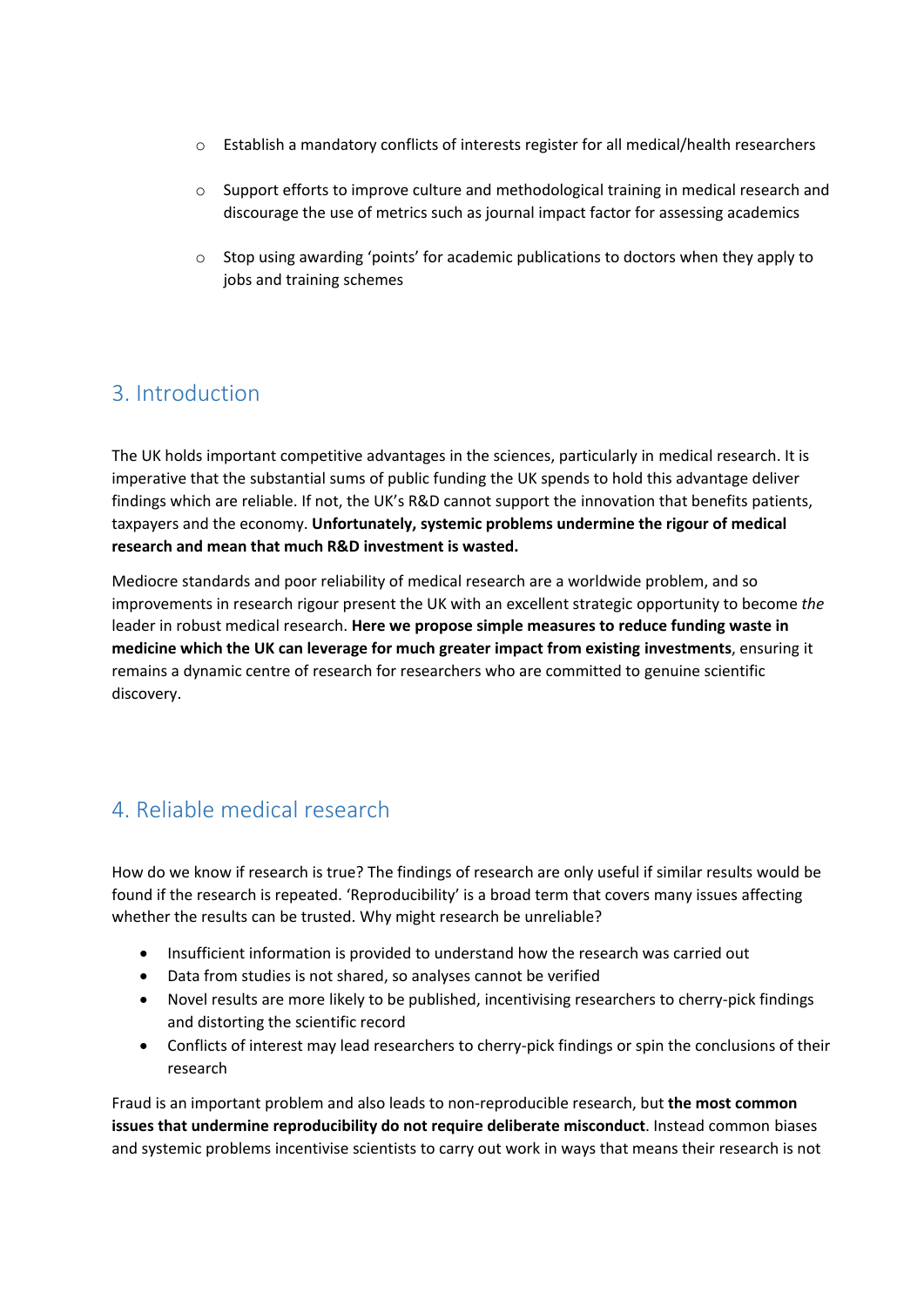reproducible. As research integrity has already been covered by the select committee's previous inquiry this submission will address these systemic issues rather than fraud and misconduct.

# 5. What is the scale of the reproducibility crisis in medicine?

Only a small number of attempts have been made to reproduce findings in medical research so it is difficult to quantify the scale of the problem with confidence. We do know that when attempts have been made to reproduce findings from research into new cancer drugs, only a minority have succeeded.(1, 2) **An approximate, but plausible, estimate suggests that around 85% of all expenditure on medical research is wasted** because of the kind of problems that make research non-reproducible.(3, 4) Even if this is a gross over-estimate, because the UK government spends over £2bn on medical research per year, it is certain that colossal sums of public as well as charitable funding are lost to avoidable waste.(5)

Such waste causes great harm because of the opportunity cost of the discoveries we forgo or postpone, and the wasted efforts that occur when multiple groups pursue similar dead ends that were never shared. When misleading or incorrect findings are generated from poorly conducted research this results in more direct harm. Misleading or incorrect findings in the literature can influence policy decisions that impact the lives of thousands or millions of people. Medical guidelines are often formulated by putting together many different studies (evidence synthesis), but if the individual studies are not trustworthy then the conclusions that informed this guidance will be misleading and could well be harmful.

The coronavirus pandemic has highlighted just how vulnerable our medical research system is to these problems. For example, during the early days of the coronavirus pandemic, the possibility that the antimalarial drug hydroxychloroquine might be beneficial was much debated because of findings of a small number of low quality studies. By the time further high quality trials had shown that hydroxychloroquine has no benefit for preventing or treating coronavirus, many patients around the world were exposed to unnecessary harm by taking the medication and much scientific capacity was diverted to debating whether it might work.(6)

Poor research practices, however, also impacted research that shed doubt on hydroxychloroquine's safety and efficacy. Readers of a health database study on hydroxychloroquine published in the prestigious journal *The Lancet*, raised serious questions about the validity of the underlying data. Following an investigation, in which the underlying data could not be accessed for verification, this publication and another by the same group in the *New England Journal of Medicine*, were retracted. Because the data was not shared or made accessible to third parties, it could not be checked. If not for the high profile of hydroxychloroquine these issues may never have been identified.(7) Similar issues have been arisen regarding the reproducibility of research into the anti-parasitic drug ivermectin, which has been used in many countries despite the lack of any persuasive confirmatory evidence of its effectiveness.(8)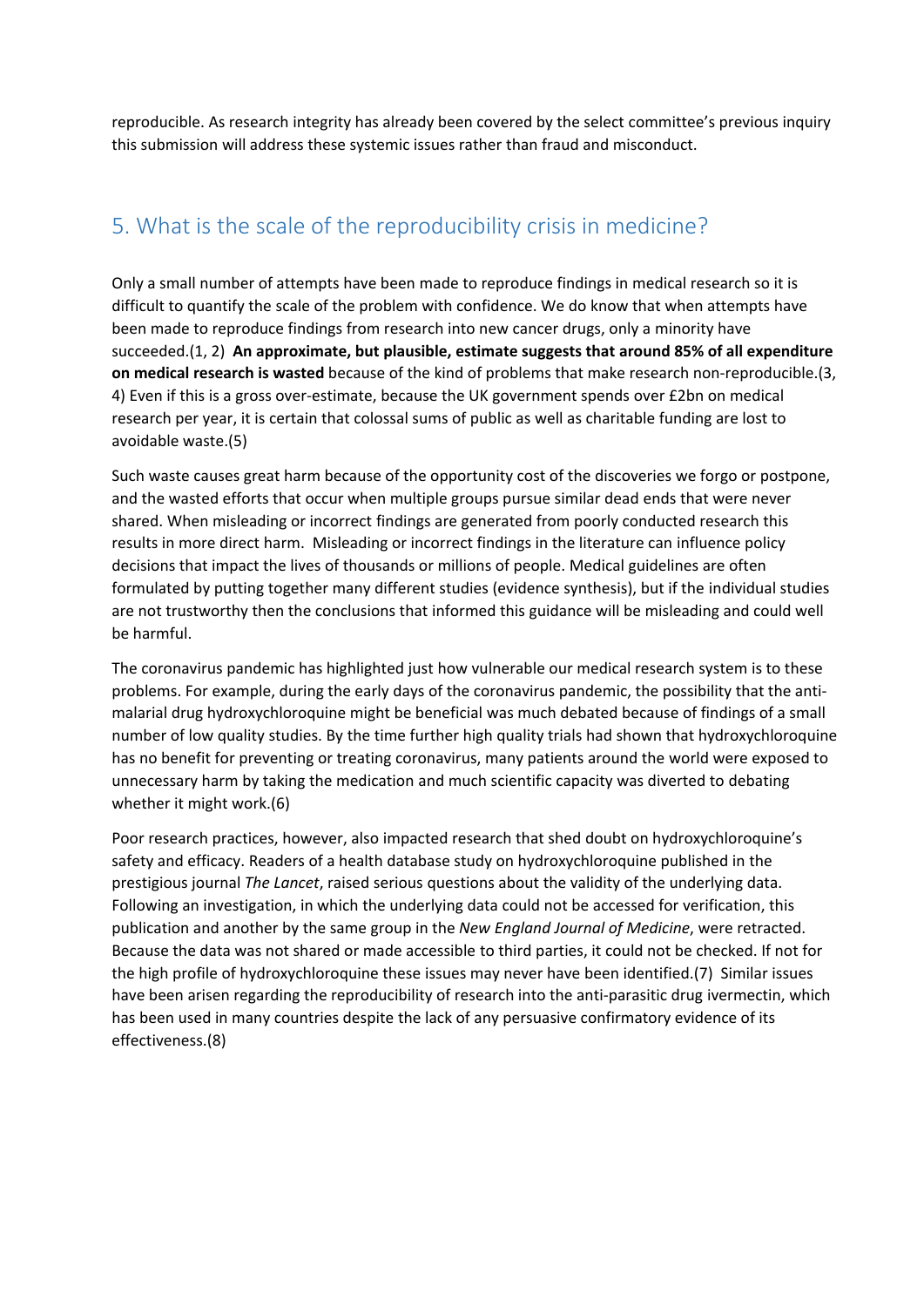# 6. What are the causes of the reproducibility crisis in medicine?

#### 6.1 Lack of transparency for methods and data

Although most UK medical research is funded by the public through taxes and charity donations, there is remarkably little onus on researchers to share data, describe how they conduct their research, or provide their full results. **The dissemination of research continues to be bound by the centuries-old conventions of printed, private journals**, with details summarised in a few thousand words. Being able to understand how studies were actually carried out requires full transparency of study protocols and analytic code to verify results and conclusions, as well as access the data used in research. Without the context provided by such information the validity of published results have to be taken on trust.

Most major journals now have policies that nominally require that authors make data, analytic code and protocols available. Unfortunately, in practice, these requirements are routinely ignored.(9-11) There are legitimate obstacles to sharing some types of data, particularly when there are concerns around confidentiality which mean that in many cases unrestricted sharing of all data is not possible. But frequently there are ways de-identified data can be curated with secure safeguards or the consent of study subjects that allow data to be shared. In many cases blanket invocations of 'data protection' are in effect a convenient way to evade scrutiny.

#### **Recommendation: Journals should ensure authors their fulfil obligations to share study documentation, analytical code and research data**

Reasons why researchers do not routinely share their data are numerous but include the lack of strong incentives to do so and insufficient expectations of transparency within academia.(12, 13) The OpenSafely project has provided one model throughout the COVID pandemic for safe and secure access to patient records for emergency research in the UK.(14)

Data sharing is not just necessary to spot misrepresentations or over-hyped findings. In the information age the extra scrutiny that can be obtained from 'crowd sourcing' expertise to identify errors or different explanations for results is invaluable. If data is not shared it also means that other analyses that might benefit patients cannot be performed leading to extra waste.(15) Too often research data that is donated by patients to help others is hoarded as private property, instead of being shared so that it can achieve the maximum benefits possible.(15, 16)

**Recommendation: Funders should ensure researchers share study documentation, analytical code and research data independent of publication in traditional journals.**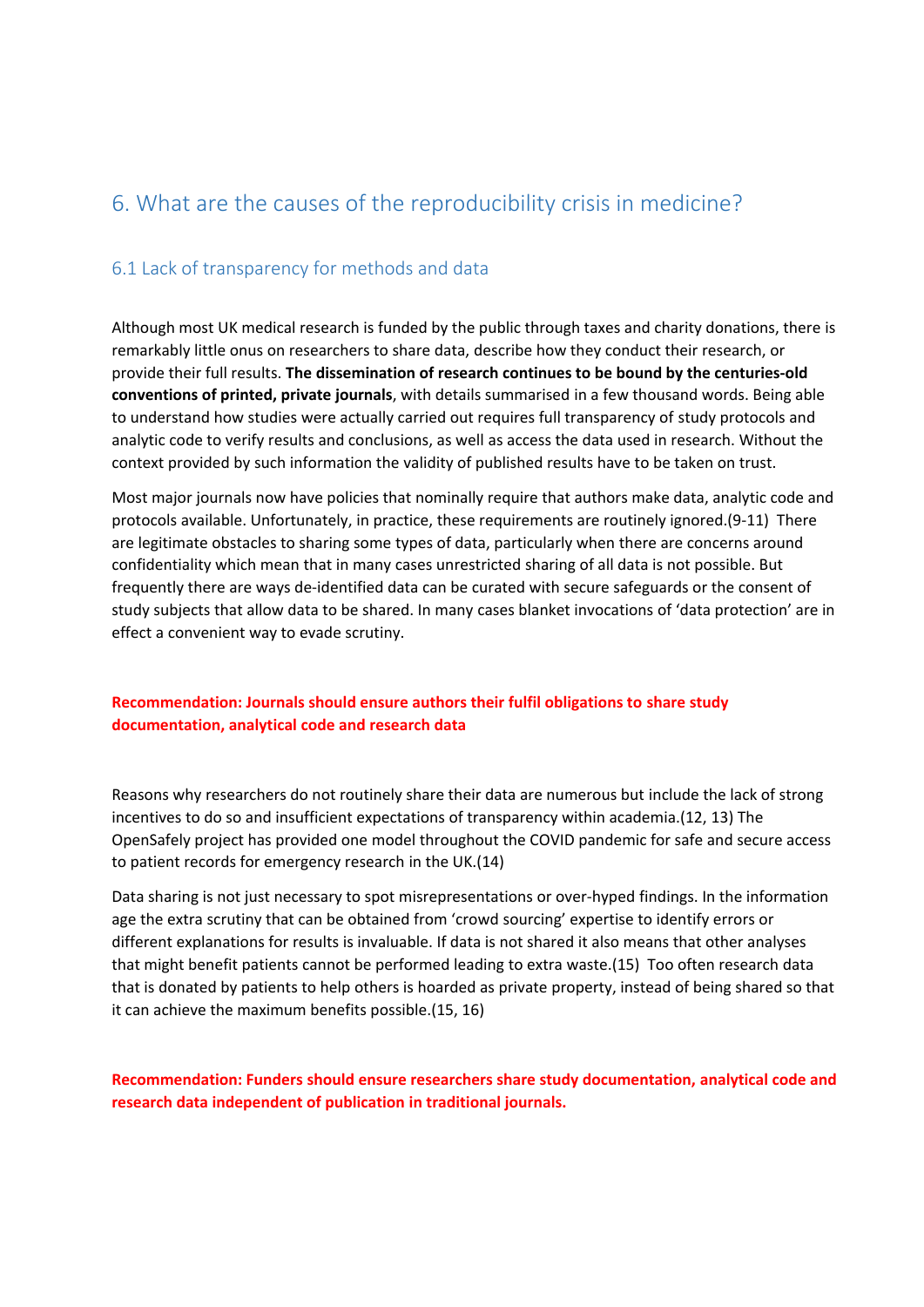Several reporting guidelines have been developed for different types of studies to improve the transparency and accuracy of how research is reported. Journals and other institutions routinely require researchers to state they have abided by these guidelines, but this is usually not verified and much more could be done to improve compliance. (10, 17, 18) The EQUATOR network, with its UK centre based in the University of Oxford, promotes improved reporting of research, including through the training and support to researchers and resources such as their database of reporting guidelines.(19)

**Recommendation: Study reporting guidelines should be promoted by funders and research institutions along with mechanisms to verify claims that research is complaint with these guidelines** 

#### 6.2 Reporting and Publication Biases

It is well established that results which are 'positive' or novel are much more likely to be published.(20) This happens not only because journals are more likely to interested in publishing eye-catching findings but because researchers are also less likely to submit results which they perceive to be less interesting.(21) There is little incentive to put in the work to publish results if they are nor viewed as impactful. The result of this is that the published record is distorted to privilege only certain kinds of results. One study found that 96% of research reported findings were 'statistically significant', which would be a mathematical impossibility if the published record was representative of all research carried out.(22) While regulators may have access to more comprehensive results, the public is left with a literature biased towards 'positive' findings. Where unpublished results are taken into account the evidence of benefit for these interventions may diminish or disappear altogether.(20, 23)

In the field of clinical trials there have been significant developments to address this situation, with requirements from European and US regulatory agencies for sponsors of medical interventional trials to share results regardless of the study outcomes. In the UK considerable progress has resulted thanks to the Science Select Committee's 2018 inquiry, with the Health Research Agency taking up the agenda that all research findings should be published through their #MakeItPublic campaign and their recent announcements to mandate and track this.(24) Existing evidence shows that while many trials covered under these regulatory schemes share their results, gaps remain.(25, 26) As HRA begins to implement their new strategy to increase transparency in clinical research, ensuring there are proper tools for both education and enforcement of these requirements is essential.

**Recommendation: The UK government should reinforce compliance with the #MakeItPublic campaign's transparency policies by introducing sanctions, such as financial penalties, for companies, universities and NHS Trusts that do not make the results of their clinical trials public.**

It is possible to monitor whether clinical trials have been published because there are requirements in place at many leading journals that trials are 'pre-registered' in a clinical trial registry before they commence).(27) Clinical trials are only one type of research and are a minority of all medical studies. For other types of studies, including observational studies that have informed guidance throughout the coronavirus pandemic, there is little expectation that studies are pre-registered. This makes it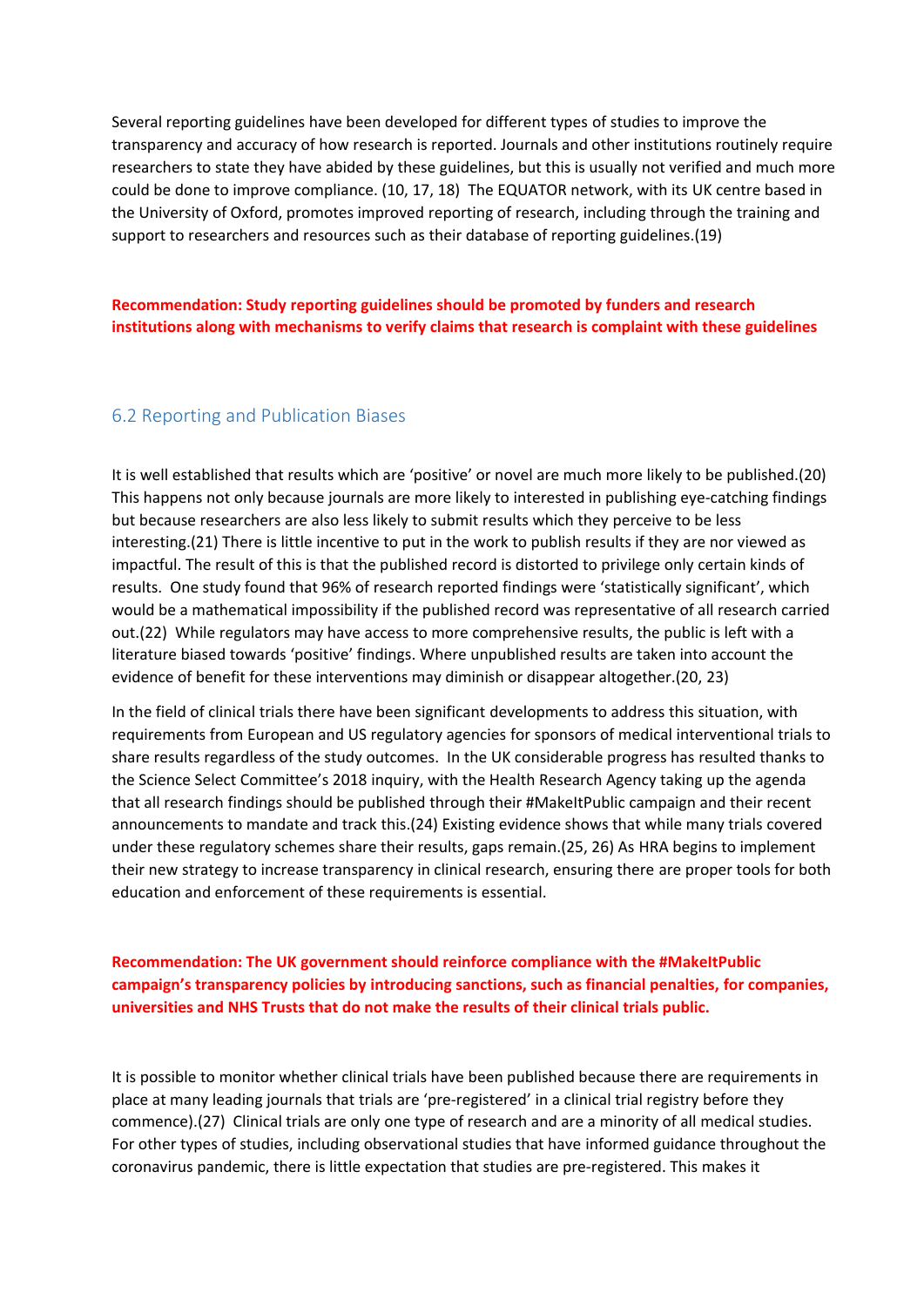impossible to monitor what research is planned, whether those plans have been followed, and if the results are eventually published. Pre-registering all types of research is now straightforward and costfree using platforms such as the Open Science Framework.(28) These pre-registrations can and should be used to promote transparency and accountability throughout the research system.

**Recommendation: Institutions including research funders, ethics committees, and universities should establish the expectation that all research is registered prior to commencement whenever possible and the select committee should challenge these stakeholders as to why this currently does not happen**

Although study pre-registration enhances transparency and should be much more widely utilised, it is quite common to find deviations between the methods and research questions set out before hand on registers and what was later published. When prespecified outcomes are altered without acknowledgement and justification this is known as 'outcome switching', a form of reporting bias. It is only because of registration that outcome switching can be identified at all, but detecting these differences is painstaking and when pointed out, journals often fail to take action. (10) Related questionable research practices, like manipulating analyses to generate a statistically significant result ('p-hacking') and amending study hypotheses retrospectively to suit the result found (Hypothesising After the Result is Known, or 'HARKing') can also happen when research is not pre-registered or the registrations are not routinely checked against final reports.(29)

**A more robust format for publishing called Registered Reports, could help address reporting and publication bias for almost all types of research**.(30) Using Registered Reports, peer reviewers assess proposed research plans submitted by researchers *before* they undertake the research. If these are deemed satisfactory the journal commits to publishing the research, whatever the findings, as long as the research has been carried out as approved. By ensuring journals make a decision on whether to publish *before* the results are known Registered Reports help discourage other biases, since researchers will have less incentive to come up with eye-catching results. Early evidence suggests that Registered Reports are working as intended by decreasing outcome switching and improving the quality and rigor of proposed study designs by providing peer review before the research has been conducted. (31, 32)

Medicine lags behind other disciplines, like psychology, in adopting Registered Reports, with only around 1% of medical journals offering the format.(33) Consequently even medical researchers who would be motivated enough to model good practice by publishing through Registered Reports, have virtually no outlet to publish using this format. A small number of UK based medical journals, including the British Journal of General Practice have adopted the Registered Reports, however none of the socalled 'big five' medical journals have so far done so.(34) The major journals have an important role in improving standards in the industry as a whole as they have a great deal of influence and where they lead, many thousands of smaller journals are likely to follow. Two of the 'big 5' are based in the UK: *The Lancet* and *BMJ.*

In April 2021 we collaborated with the Center for Open Science on a campaign to lobby medical journal editors to ask them to being to offer Registered Reports. We contacted 84 editors of the world's major medical journals. We received only 13 replies, few of which offered any clear explanation as to why they would not adopt Registered Reports. To our knowledge none of the journals contacted has since changed their policy with respect to Registered Reports. We feel that journal publishers, most of whom rely upon substantial support from the taxpayer through the subscriptions of public institutions and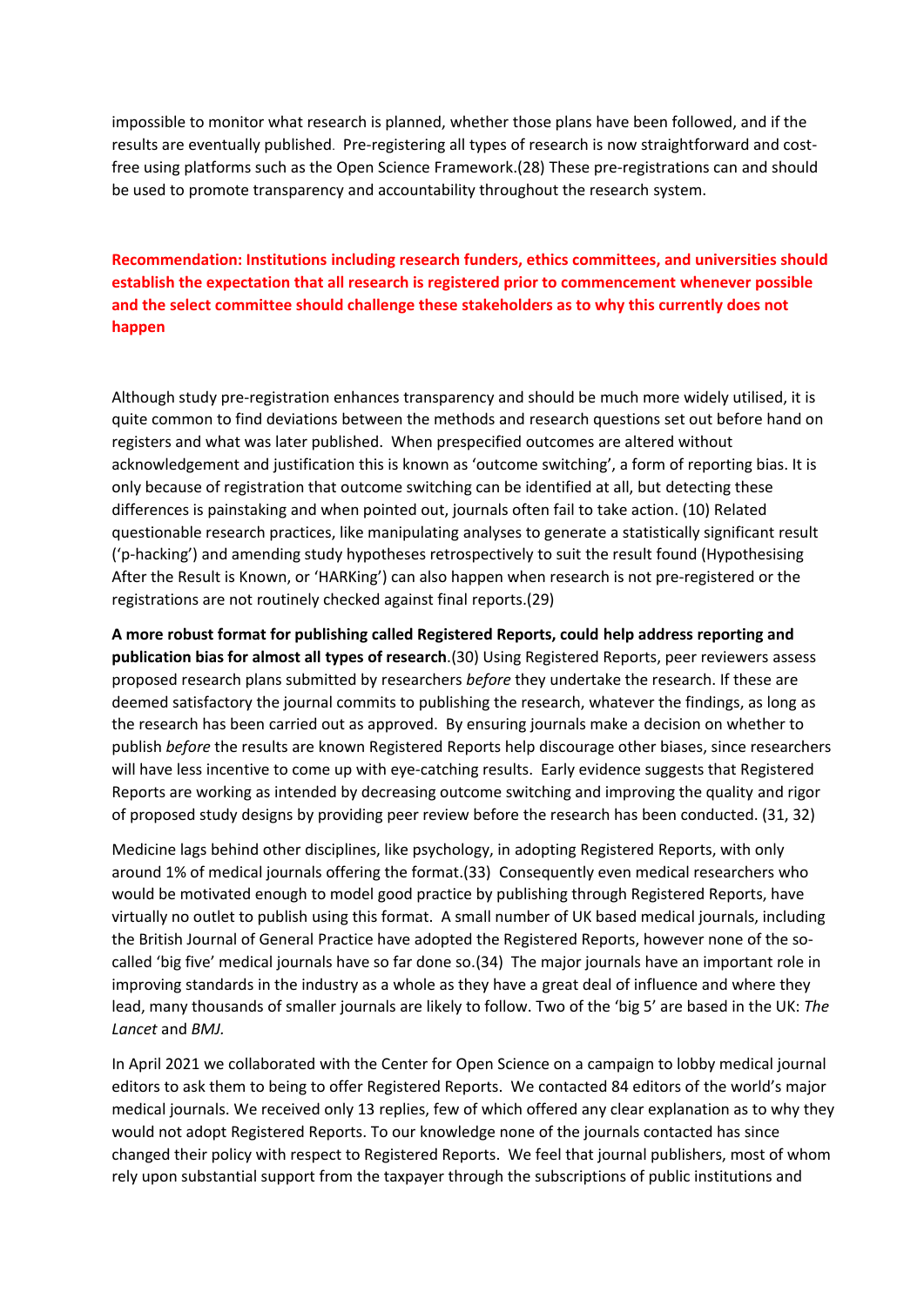provision of editorial services from academics, should be able to explain why they will not countenance the additional transparency and rigour that Registered Reports would bring.

#### **Recommendation: medical journals allow researchers to submit studies using the Registered Report and the select committee asks the publishers of the UK's major journals such as** *BMJ* **and** *Lancet* **why they have not yet adopted Registered Reports.**

Researchers tend to prefer to publish their research in the most prestigious journals, such as the 'big 5'. Funders should consider incentivising researchers to publish through the few journals that do offer the format, which could help promote the uptake of Registered Reports by other journals. There is precedent for this as many funders already either mandate or strongly encourage that publications are not placed behind paywalls ('open access'), a positive development that has transformed publishing. Incentives could include establishing funding pathways which integrate registered report peer review with the evaluation of funding applications(35) and/or offering a cash bonus to institutions and researchers who publish using a registered report.

**Recommendation: Funders should incentivise researchers to publish using the Registered Reports format and establish funding pathways which integrate evaluation of funding proposals with initial peer review of Registered Reports**

#### 6.3 Lack of Transparency on Conflicts of Interest

It is also very difficult to find out if researchers have conflicts of interest. Currently, researchers declare conflicts of interest in a statement at the end of publications. These statements are very brief and often omit important potential conflicts, including sources of funding.(36) The RetractionWatch project, has logged numerous instances of problematic findings, and eventual retractions of articles, due to undisclosed conflicts of interest and the risk of bias they present.(37) There are voluntary registers for people who have received payments from the pharmaceutical industry and for doctors.(38, 39) Because there is little incentive for individuals to make such declarations, these registers are greatly underutilised, with only 0.002% of those registered with the General Medical Council (GMC) listed on the doctors' voluntary register.(40) Patients, the public and other scientists are entitled to be able to easily check whether any doctor or researcher has conflicting interests. A central register could be readily established with researchers indexed using the unique identity numbers which are already required by institutions and funders.(41)

**Recommendation: A central, mandatory register of interests for all those who are involved in medical research should be established, with an expectation that individuals maintain the accuracy of their declarations and that this is checked by their employers during appraisals.**

6.4 Dysfunctional Incentives and Research Culture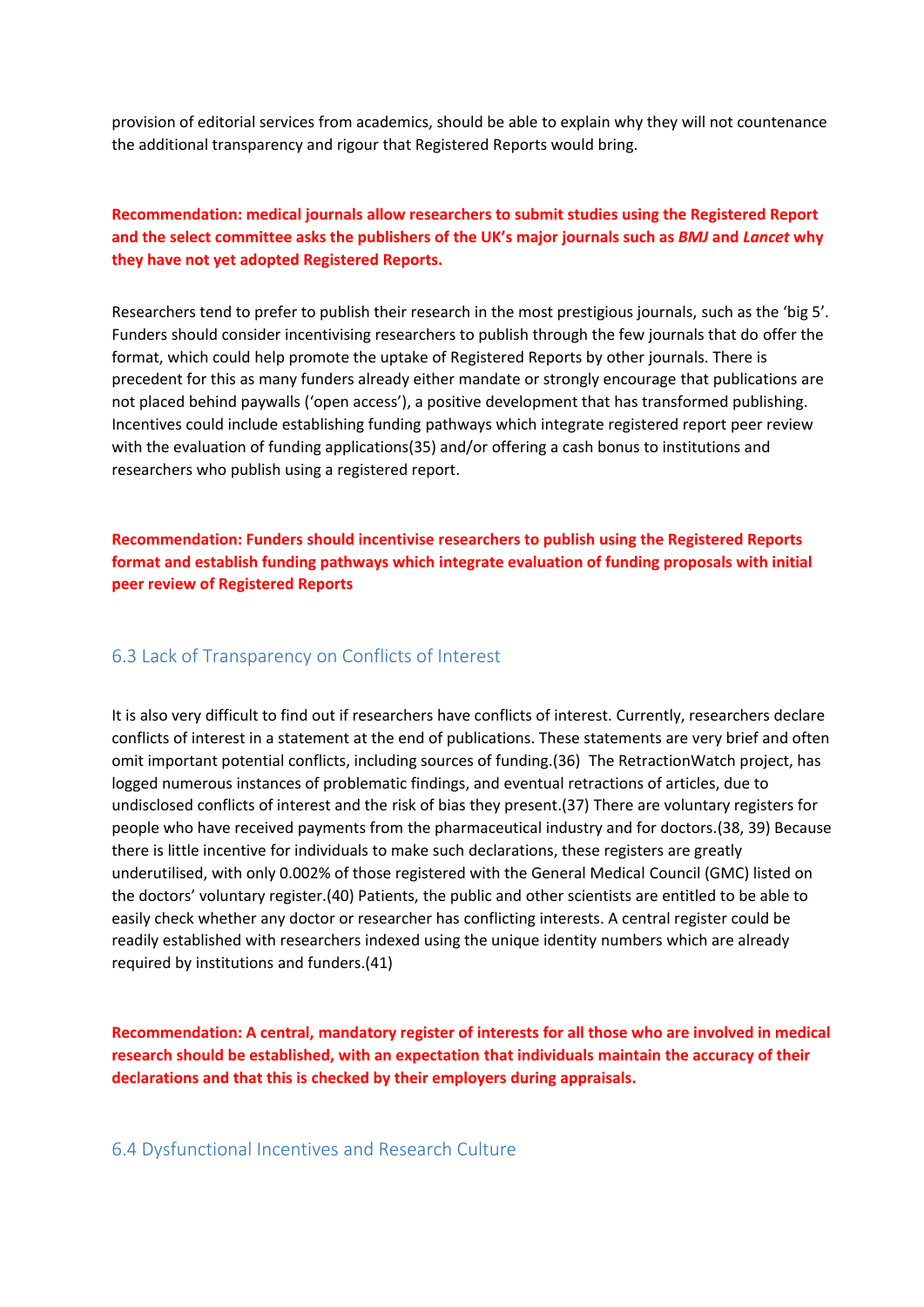Decisions about who to hire and promote in academia are often informed using reductive metrics such as the impact factor of journals in which researchers have published or the amount of grant income they have won. Such metrics do not reflect the quality of research itself and instead incentivise researchers to generate results which are perceived to be exciting or newsworthy, rather than prioritising genuine scientific discovery that benefits patients. There has been recent controversy over this issue in the UK with the University of Liverpool's use of certain metrics to inform staffing cuts.(42) Practices that support high quality research by improving transparency and reducing bias, such as registering studies and publishing all results, are not typically used to appraise performance in academia. Initiatives which seek to mitigate dysfunctional incentives and promote practices that are conducive to reproducible research are becoming more widely established.(43) Such efforts should be supported and expanded.

#### **Recommendation: Institutions should stop using metrics such as journal impact factor when assessing researchers and evaluate research on the basis of quality, reproducibility and societal value as set out in the San Francisco Declaration on Research Assessment (DORA)**

Outside of academia, doctors and other professionals, who may have no sincere interest in research, are often pushed into performing studies which may be of low quality as research publications, because publications can are used to as criteria for promotion and selection into training programmes. There is no convincing reason to suggest, or any plausible grounds to believe, that because a doctor has published a research paper they will be a better clinician. Pushing clinicians to spend time undertaking research for their career advancement is frustrating for many doctors who would prefer to concentrate on learning to become better clinicians or preventing burn out by enjoying their free time.

#### **Recommendation: Organisations such as the UK Foundation Programme and Medical Royal Colleges to should stop awarding points to applicants for publications in selection procedures for nonacademic medical jobs**

It was observed decades ago that much time and money could be saved and more useful discoveries made if we had 'less research, better research and research done for the right reasons'.(44) Since then the pressures to produce research have led to an extraordinary proliferation of published research, much of which is of very low quality.(45)

Aside from with problematic incentives, there are wider problems with the culture within institutions that also contribute to non-reproducible research. These include insufficient understanding of the necessity of open science practices, such as registration of studies before they commence and of the need for expertise on the appropriate statistical methods. There is also intense pressure on academics to publish frequently in order to be promoted, leading to a high volume of poor-quality research publications.

Many valuable initiatives have been established to address these problems, some of which are listed in Table 1. Provision of training and mentorship is improving and the establishment of bodies like the UK Reproducibility Network to take a pro-active role in promoting reproducibility across disciplines and institutions is particularly welcome.(40, 46, 47) Practical initiatives like the EQUATOR Network has contributed greatly to raising standards by producing comprehensive guidelines and resources that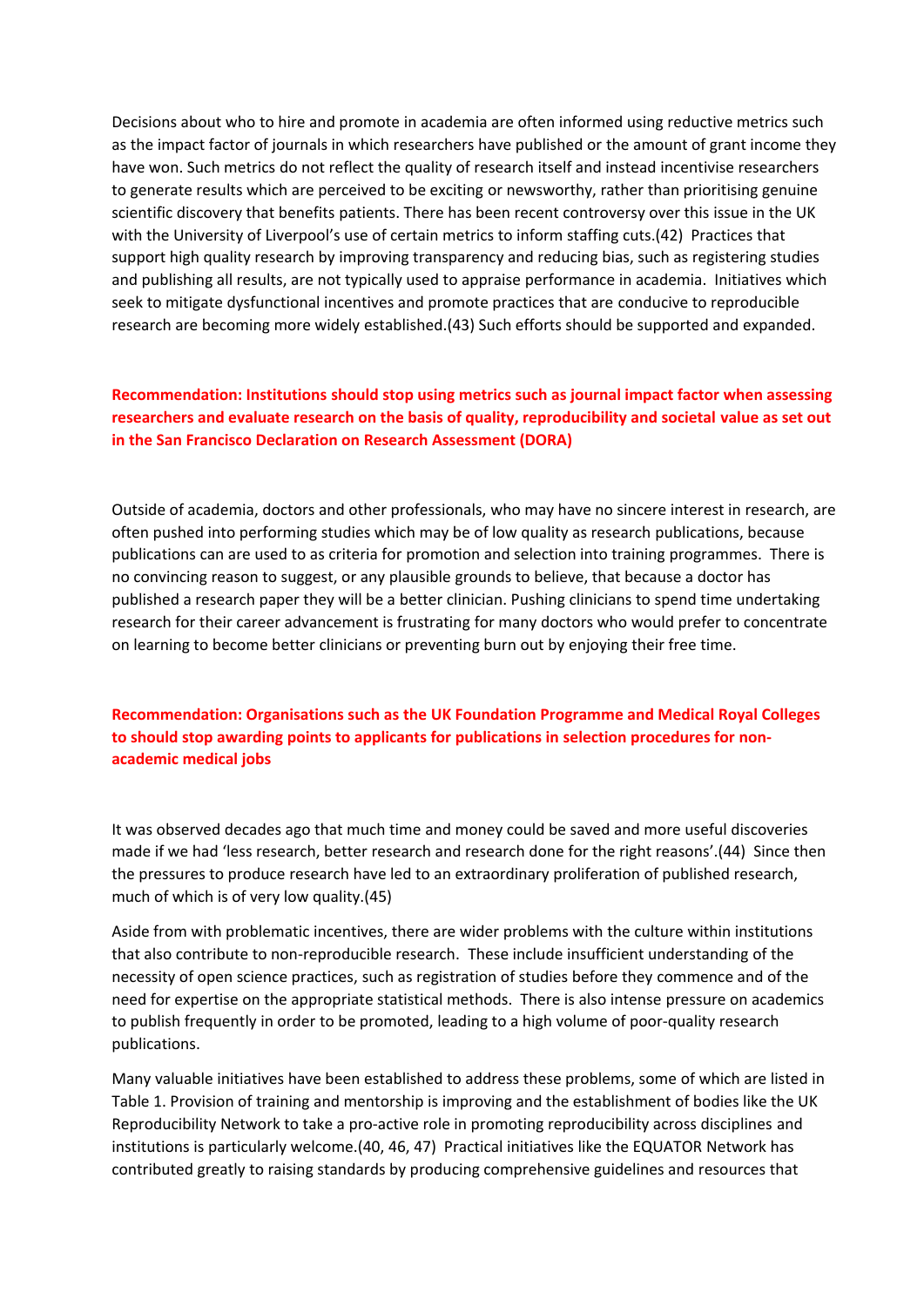support journals and researchers to improve how they design and report research(48). Increasingly, major funders like the Wellcome Trust are also doing more to promote improved cultures in research.(49, 50) However, engagement of medical researchers with cross-disciplinary initiatives to improve research culture is inconsistent and more needs to be done to ensure that medical research is at the forefront in adopting measures that lead to the production of reproducible research.

**Recommendation: Encourage medical research institutions to support initiatives to improve research culture and engage with important cross-disciplinary efforts such as the UK Reproducibility Network.**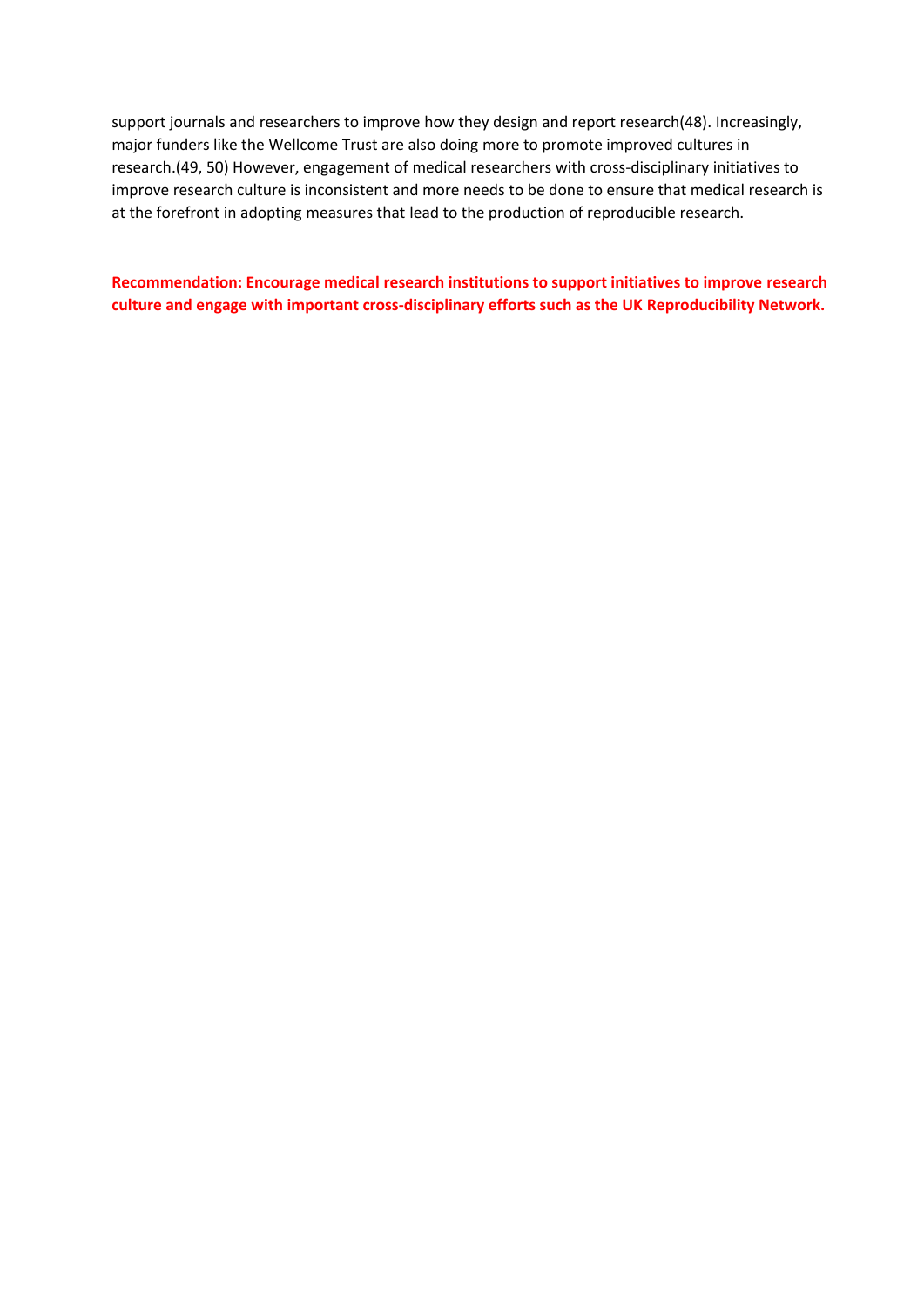Table 1: Initiatives and organisations working to reduce waste and improve the openness and quality of research.

| Category                | Initiative/Organisation                                                   | <b>Description</b>                                                                                                                                                                                                                      | <b>URL</b>                                              |
|-------------------------|---------------------------------------------------------------------------|-----------------------------------------------------------------------------------------------------------------------------------------------------------------------------------------------------------------------------------------|---------------------------------------------------------|
| <b>Research Culture</b> | Sunshine UK                                                               | Voluntary register of doctors' declared<br>interests                                                                                                                                                                                    | http://www.whopaysthisdoctor.org/                       |
|                         | Open Science Badges                                                       | Badges appended to publications to<br>acknowledge and incentivise open<br>science practices                                                                                                                                             | https://cos.io/our-services/open-science-badges/        |
|                         | <b>REWARD Alliance</b>                                                    | Originated in 2014 Lancet series on<br>waste in research. Promotes efforts to<br>increase the value of research and<br>reduce waste in research.                                                                                        | http://rewardalliance.net/                              |
|                         | San Francisco Declaration<br>on Research Assessment<br>(DORA)             | Initiative which calls for improvement<br>in how research quality is evaluated                                                                                                                                                          | https://sfdora.org/                                     |
|                         | UK Reproducibility Network<br>(UKRN)                                      | Initiative which promotes the practices<br>of open science                                                                                                                                                                              | https://bristol.ac.uk/psychology/research/ukrn/         |
| <b>Reporting Biases</b> | <b>AllTrials</b>                                                          | Campaign to ensure all clinical trials<br>are registered and published.<br>Highlights problem of publication bias,<br>e.g. through 'unreported clinical trial of<br>the week' and trial trackers which<br>monitor reporting performance | https://www.alltrials.net/<br>http://trialstracker.net/ |
|                         | Enhancing the QUAlity and<br>Transparency Of health<br>Research (EQUATOR) | International network which promote<br>transparent and accurate reporting<br>and wider use of robust reporting<br>guidelines.                                                                                                           | https://www.equator-network.org                         |
|                         | TranspariMED                                                              | Campaigning organisation which<br>advocates for registration and full                                                                                                                                                                   | https://www.transparimed.org/                           |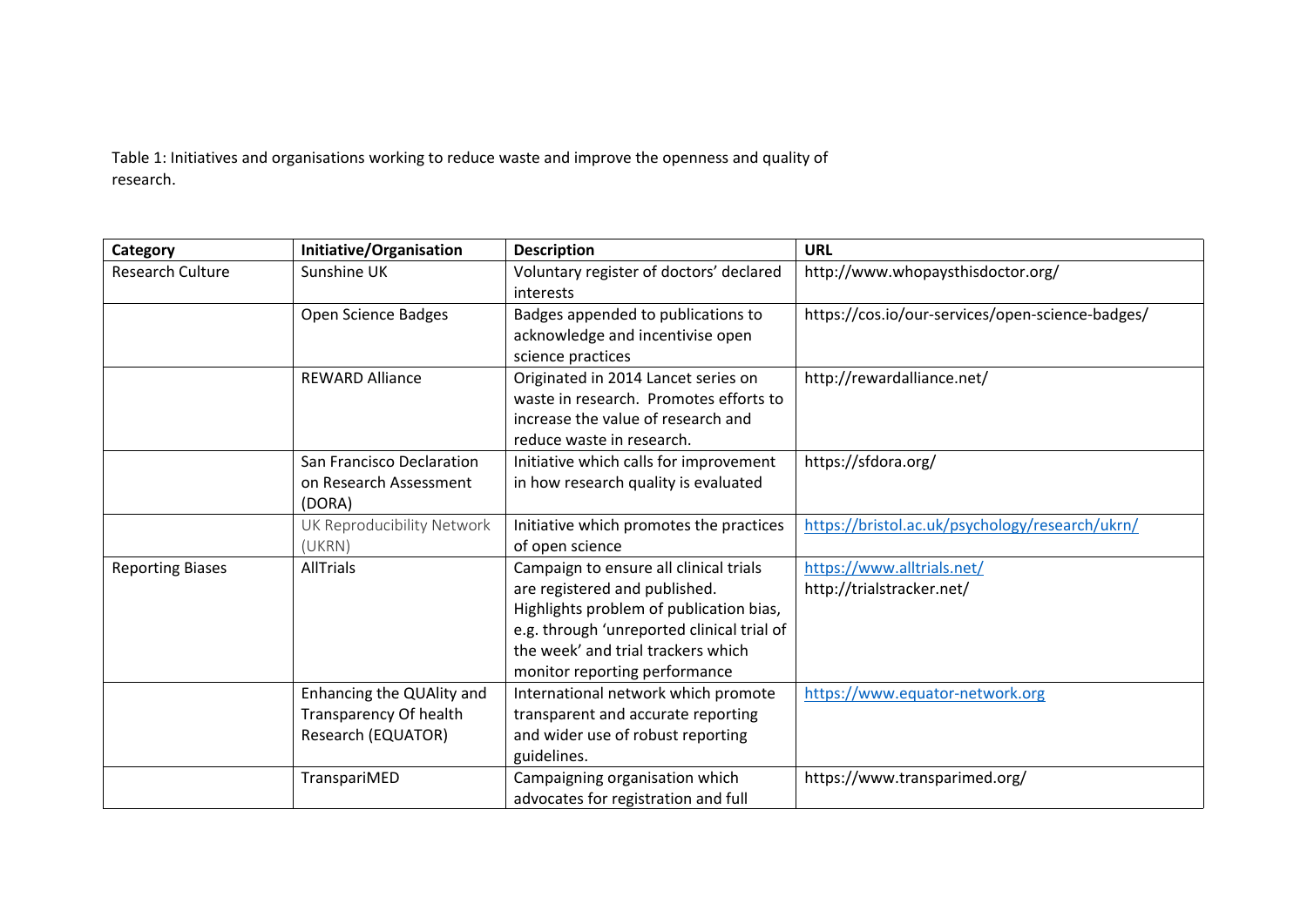|                              |                                                            | reporting of clinical trials                |                                                 |
|------------------------------|------------------------------------------------------------|---------------------------------------------|-------------------------------------------------|
| Improving                    | Open Science Framework                                     | On-line platform which facilitates open     | https://osf.io/                                 |
| Methodological &             | (OSF)                                                      | sharing and preregistration of              |                                                 |
| <b>Statistical Practices</b> |                                                            | research.                                   |                                                 |
|                              | Oxford - Berlin summer                                     | Training for researchers organised by       | https://www.medsci.ox.ac.uk/news/oxford-berlin- |
| school on open research      |                                                            | the QUEST Center for Transforming           | summer-school-2019                              |
|                              |                                                            | <b>Biomedical Research and Reproducible</b> |                                                 |
|                              |                                                            | <b>Research Oxford</b>                      |                                                 |
|                              | Evidence-Based RESearch<br>European network established to |                                             | https://evbres.eu                               |
| (evbres)                     |                                                            | promote evidence based clinical             |                                                 |
|                              |                                                            | research, particularly the need to use      |                                                 |
|                              |                                                            | systematic reviews when planning new        |                                                 |
|                              |                                                            | studies and when placing new results        |                                                 |
|                              |                                                            | in context.                                 |                                                 |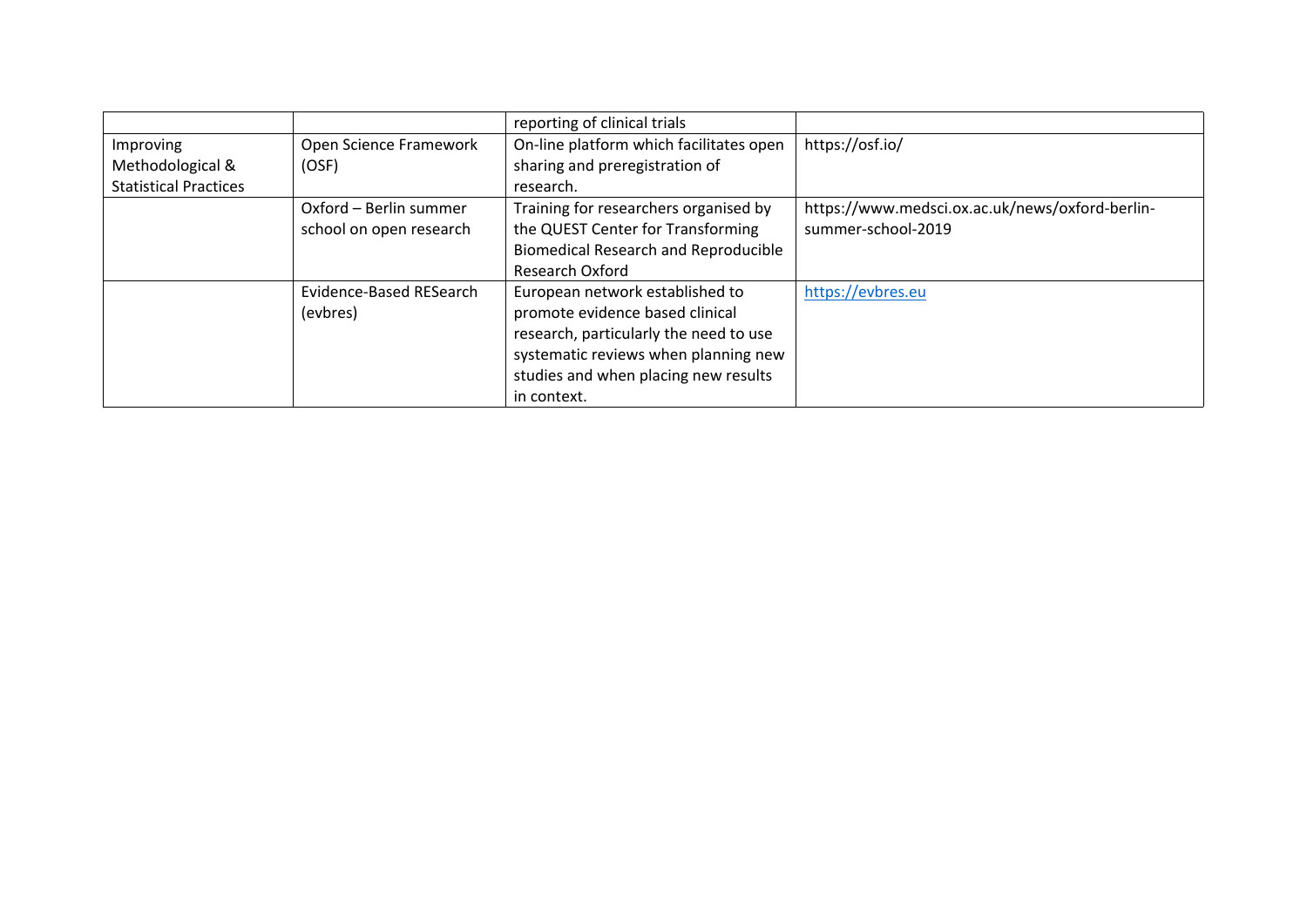# 7. Low Hanging Fruit: Three Measures to Improve Medical Research

The authors of this submission have supported a call to prioritise three of the specific recommendations which have been outlined in this submission (the Declaration to Improve Health Research). These measures were selected because they can be readily implemented and would yield significant impact in improving the reproducibility of medical research.(51) We believe implementation of these represents a minimum level of transparency that patients, tax payers and the public are entitled to be able to expect from the research they fund and rely on.

More information is available at www.ImproveHealthResearch.com and the ways in which these measures would improve health research are summarised in Table 2.

The proposed measures are:

1) Mandatory registration of interests for all people and institutions who conduct and publish health research on a single on-line platform accessible to all;

2) That journals and funders support uptake of Registered Reports (which includes pre-study methodological review and results-blind publication of research); and

3) Pre-registration of all publicly-funded research on a central research registry that is accessible to all, along with protocols, analytic code and, where possible, research data

The rationale for these measures is outlined in detail elsewhere.(33, 52) So far, over 100 organisations, academics and patients have supported the call for these simple measures to be implemented(53), their names on www.improvehealthresearch.com/signatories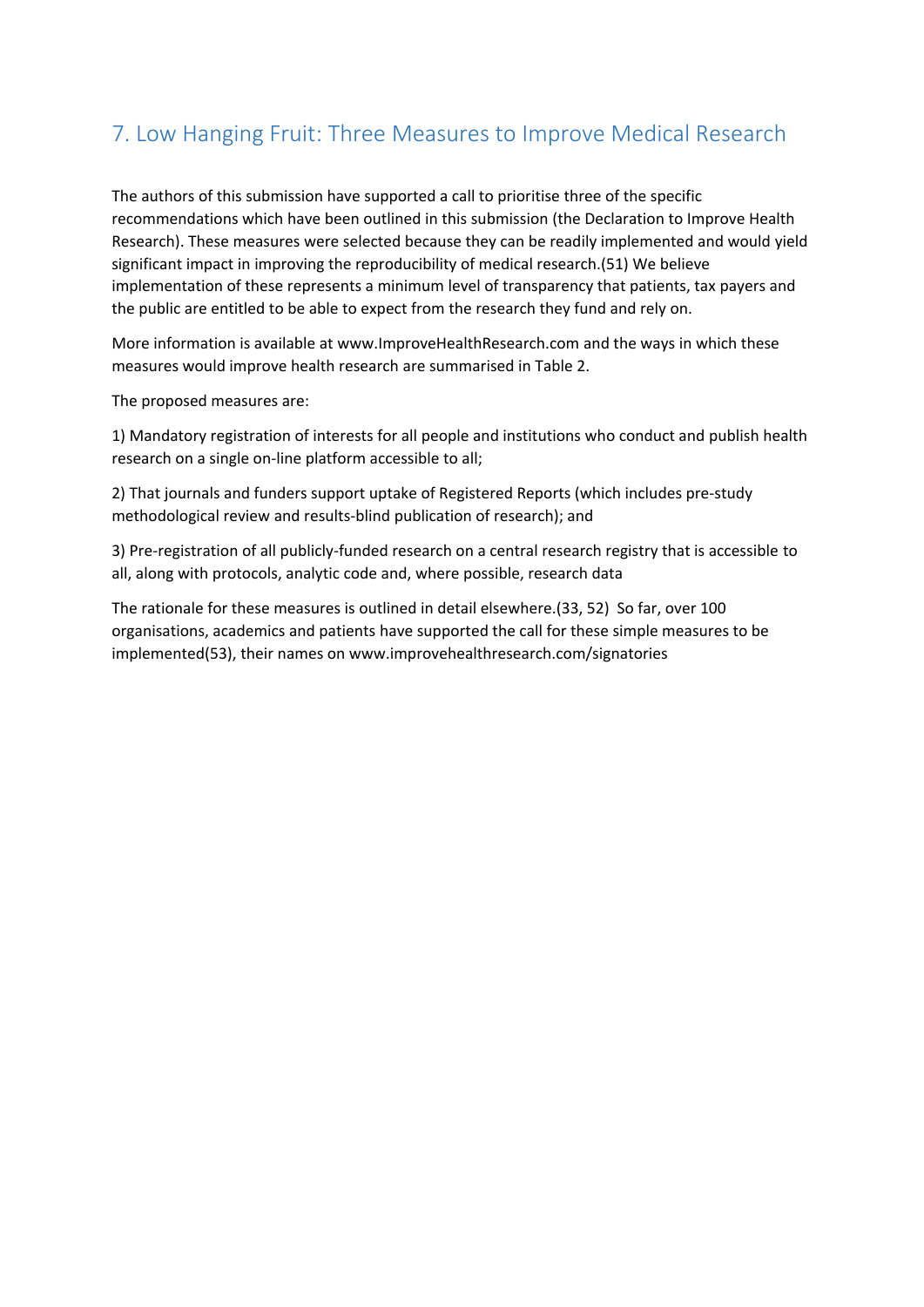| Problem                                  | <b>Problem description</b>                                                                                         | <b>Relevant proposed solution(s)</b>         | How proposed solution(s) addresses problem                                                                                                                         |
|------------------------------------------|--------------------------------------------------------------------------------------------------------------------|----------------------------------------------|--------------------------------------------------------------------------------------------------------------------------------------------------------------------|
| <b>Publication bias</b>                  | Tendency for results deemed 'negative' or<br>'uninteresting' to remain unpublished                                 | <b>Registered Reports</b>                    | Study accepted for publication based on methods, not<br>results                                                                                                    |
|                                          |                                                                                                                    | <b>Research Registry</b>                     | Study results and documents made available, regardless<br>of publication status                                                                                    |
| 'Spin'                                   | Practice of presenting results of study as<br>more striking, 'positive' or newsworthy than                         | <b>Registered Reports</b>                    | Reduced incentive to 'spin' to obtain publication                                                                                                                  |
|                                          | warranted.                                                                                                         | <b>Research Registry</b>                     | Study documentation available to allow greater scrutiny<br>of researchers' claims                                                                                  |
|                                          |                                                                                                                    | Mandatory Declaration of<br><b>Interests</b> | Information on possible conflicts of interest allows peers<br>to judge if researchers have vested interest in applying<br>spin to study                            |
| Scientific fraud                         | Deliberate falsification of evidence, for<br>example fabrication of results                                        | <b>Research Registry</b>                     | Availability of full study documentation allows peers to<br>scrutinise results. Researcher compelled to demonstrate<br>'not just the answer but their working out' |
| Non-adherence to<br>reporting checklists | Inaccurate self-disclosure by researchers of<br>fulfilment of checklist statements                                 | <b>Research Registry</b>                     | Peers can scrutinise methods from available study<br>documentation.                                                                                                |
| <b>HARKing</b>                           | Researchers generate hypotheses to fit<br>results and present these as if formulated<br>prior to obtaining results | <b>Registered Reports</b>                    | Hypotheses and aims are agreed prior to undertaking<br>research. Any further post hoc analyses are declared as<br>such                                             |
| P-Hacking                                | Researchers manipulate results until findings<br>generated which satisfy statistical                               | <b>Registered Reports</b>                    | Analyses agreed prior to generation of results                                                                                                                     |
|                                          | significance                                                                                                       | <b>Research Registry</b>                     | Analysis plans and code available to peers for scrutiny                                                                                                            |
| Outcome switching                        | Researchers do not report certain outcomes,                                                                        | <b>Registered Reports</b>                    | Outcomes of interest agreed prior to undertaking                                                                                                                   |

Table 2: Problems in medical research and how they can be mitigated by authors' proposed strategy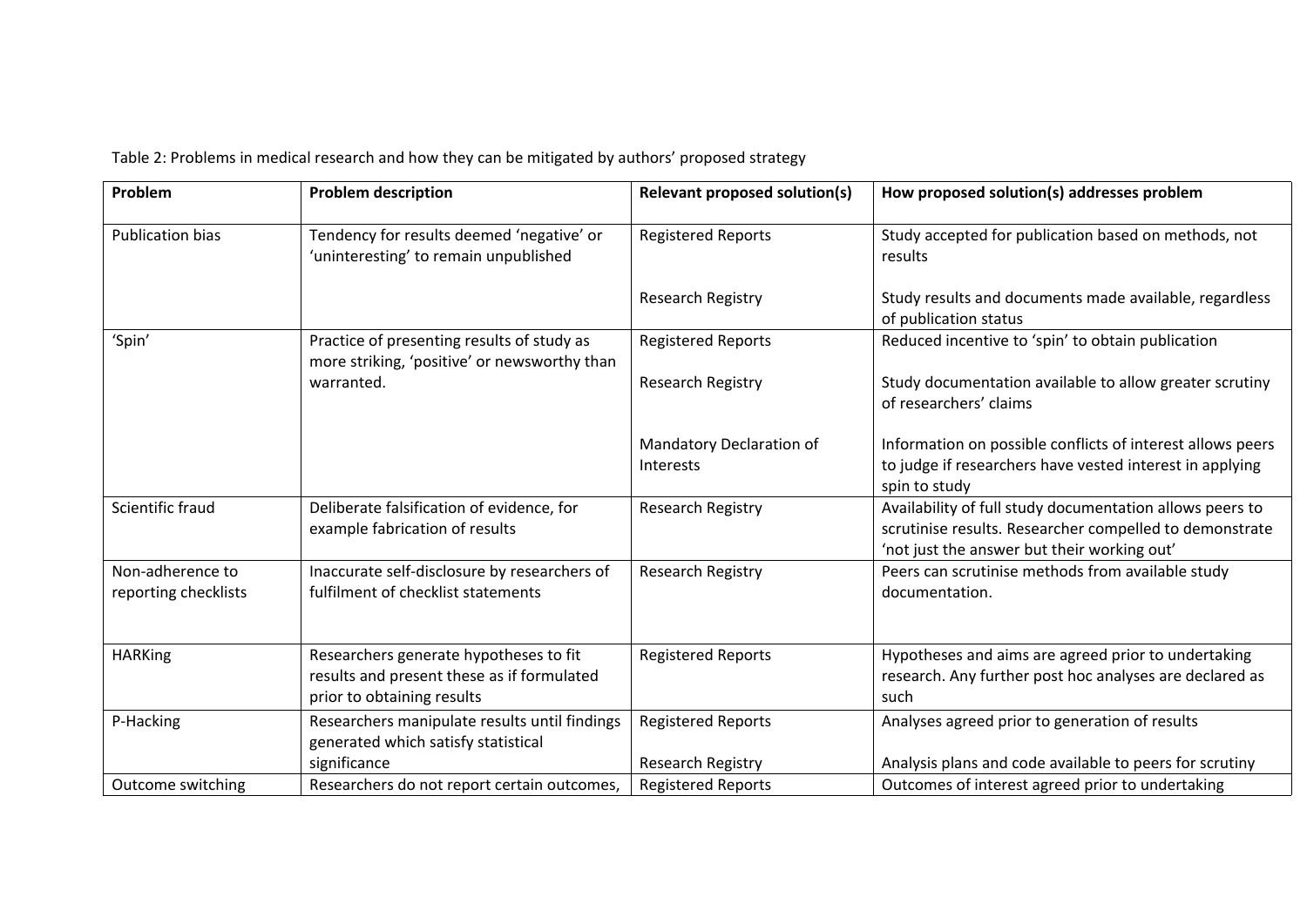|                                                        | or switch primary and secondary outcome,<br>to highlight favoured results                                                                                                                                                         |                                              | research                                                                                                                                             |
|--------------------------------------------------------|-----------------------------------------------------------------------------------------------------------------------------------------------------------------------------------------------------------------------------------|----------------------------------------------|------------------------------------------------------------------------------------------------------------------------------------------------------|
|                                                        |                                                                                                                                                                                                                                   | Research Registry                            | Protocols and analysis plans made available to peers for<br>scrutiny                                                                                 |
|                                                        |                                                                                                                                                                                                                                   | Mandatory Declaration of<br><b>Interests</b> | Conflicting interests which could engender bias made<br>known to public and peers                                                                    |
| <b>Other Questionable</b><br><b>Research Practices</b> | Practices including deciding to collect more<br>data after inspecting results, selective<br>rounding of p-values, selective reporting of                                                                                          | <b>Registered Reports</b>                    | Methods are agreed prior to publication. Incentive to<br>generate results which favour publication removed                                           |
|                                                        | dependent variables                                                                                                                                                                                                               | Research Registry                            | Protocol and analysis plan made available to peers for<br>scrutiny                                                                                   |
| Undisclosed conflicts of<br>interest                   | Researchers may have, or could be<br>perceived to have, vested interest in<br>obtaining certain outcome in their results                                                                                                          | Mandatory Declaration of<br><b>Interests</b> | Researchers compelled to made comprehensive<br>statement of their pecuniary interests, gifts and<br>hospitality received and non-pecuniary interests |
| Non-replicable research                                | Results unable to be replicated, either<br>because of insufficient information to<br>reproduce methods or because of biases in<br>original study (including problems in this<br>table) mean work not reproduced when<br>attempted | Research Registry                            | Adequate study documentation made available such that<br>study can be repeated or analyses repeated.                                                 |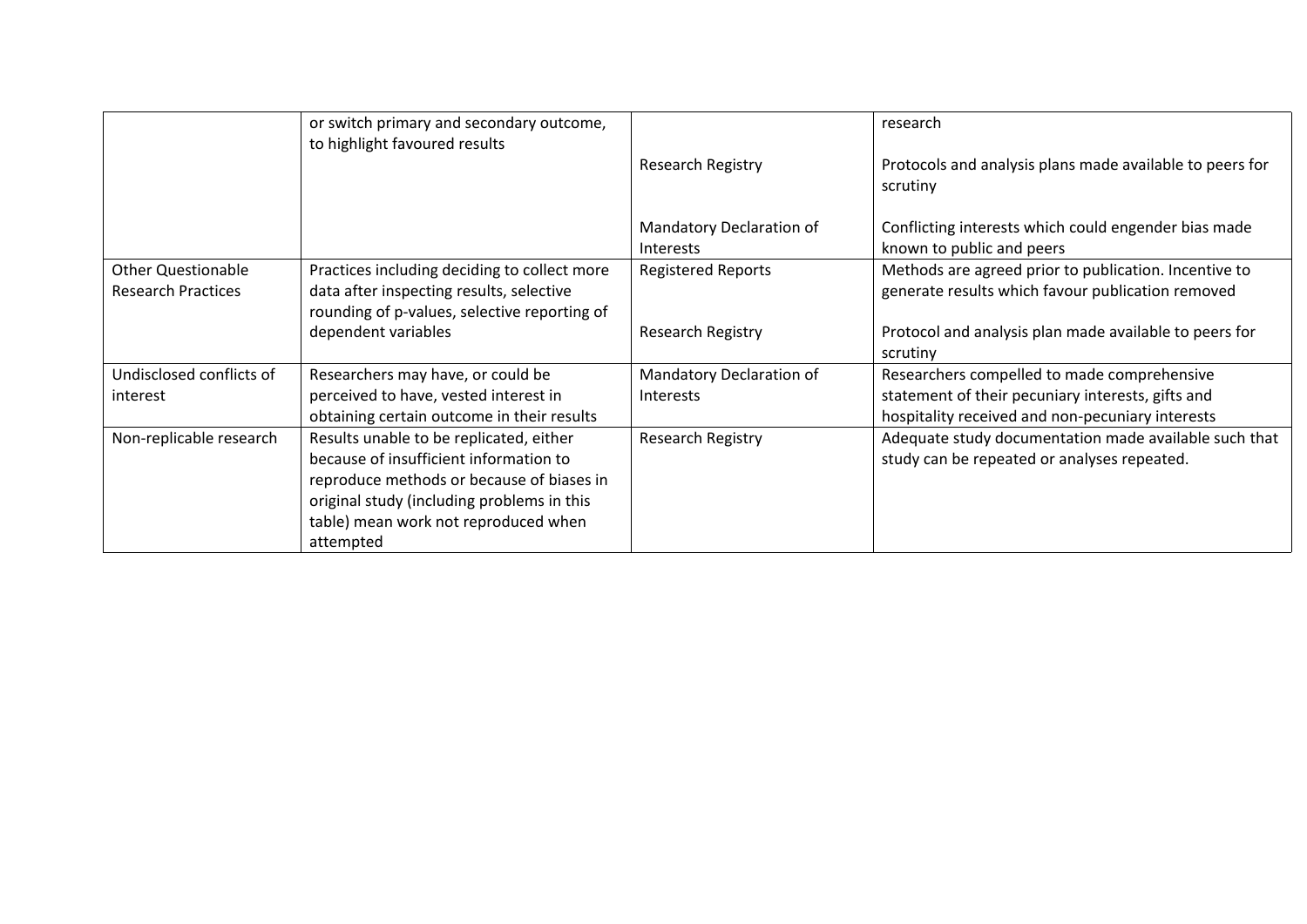# 8. What can stakeholders do to improve reproducibility of medical research?

### 8.1 Research Funders

As a condition of funding researchers should be required to:

- Pre-register their research plan prior to commencing data collection
- Make full protocols publicly available
- Share data where possible (ensuring research data can be scrutinised using appropriate safeguards where there are concerns about confidentiality)
- Make public all research within an agreed timeframe (via preprint or journal publication)
- Maintain an interests statement on their profile web page of their employing institution
- Adhere to appropriate study reporting guidelines

Funders should also:

- Assess applicants by their track record of producing transparent and reproducible research, rather than relying on metrics such as historic grant funding and journal impact factors of previous publications
- Incentivise researchers to publish their research as Registered Reports (results-blind publication)
- Adopt grant models whereby reviewers award funding and acceptance of a research publication (e.g. via a Registered Report) simultaneously (35)
- Investigate collaborating with all major funders to establish a national repository in which all research, methods documentation and, where possible, data are shared

### 8.2 Research Institutions and Groups

- Assess researchers (e.g. for hiring or promotions) based on the reproducibility and transparency of their research and avoid using metrics such as journal impact factor and grant funding won
- Ensure medical research departments commit to improving research culture and participate with cross disciplinary initiatives to improve research culture (for example UK Reproducibility Network)
- Require that all research is pre-registered and encourage researchers to publish results via the Registered Reports format where possible
- Require that documentation such as research protocols, and where possible anonymised research data, are made publically available
- Require that researchers list all possible conflicting interests (financial and non-financial) on their staff profile webpages
- Offer training in reproducible research and statistical methods
- Encourage researchers to undertake replications of existing published research (e.g. by permitting PhD students to include such studies in their thesis)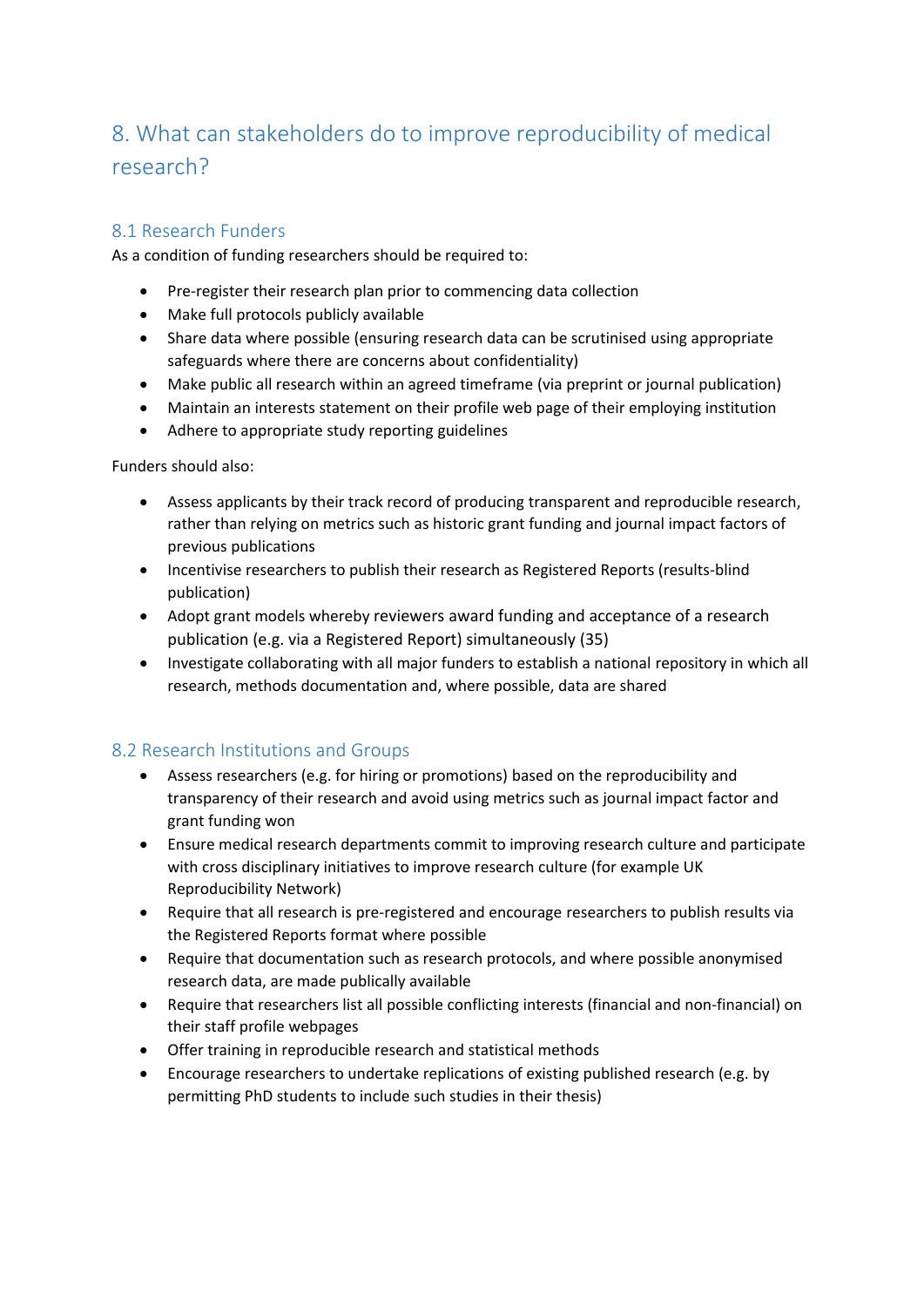### 8.3 Individual Researchers

- Pre-register all research studies and consider publishing via the Registered Reports format if possible
- Make documentation such as protocols, analytical code and where possible, anonymised data freely available for all studies
- List all potentially conflicting interests on departmental profile webpage and where relevant on existing voluntary registers
- Engage with grass roots and cross disciplinary initiatives that promote improved reproducibility and lobby government and other stake holders to deliver improvements(34)
- Use existing relationships with journals (e.g. as peer reviewers or editorial board members) to request that they offer the Registered Report format
- Undertake training in reproducible research methods and statistics
- Attempt to undertake reproductions of previously published research

#### 8.4 Patients and Public

 Lobby parliamentarians and government to create a central mandatory register of interests for researchers and to create a national research repository for all publically funded research that contains published results along with documentation such as protocols and where possible, study data

#### 8.5 Journals

- Allow researchers to publish studies using the Registered Report format
- Ensure that study authors fulfil obligations to share data and study documentation
- Require study authors to correct inaccuracies, for example switching of outcomes, where these are identified
- Ensure that studies with 'negative' results and replications of previous studies are given appropriate consideration for publication
- Require study reporting guidelines to be used and verify compliance with these

#### 8.6 Government

- Establish a mandatory central, mandatory register of interests for all medical researchers
- Establish a national research repository for all publically funded research, making published results along with documentation like study protocols and where possible anonymised data freely available
- Set an expectation that all publically funded research is pre-registered and where possible published via Registered Reports
- Assess research institutions based on their commitment to producing reproducible research that benefits patients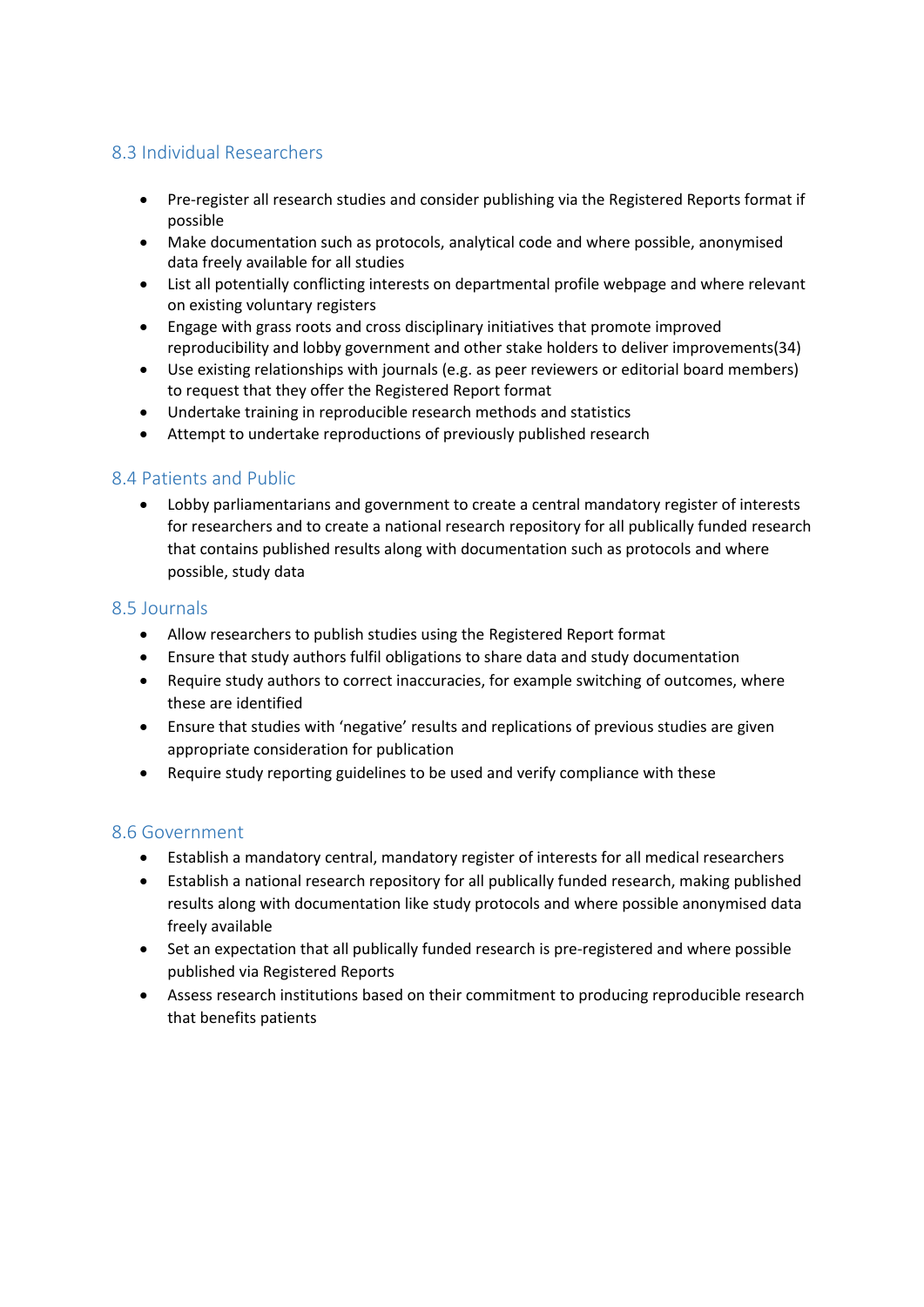## 9. Interests Statement

Stephen Bradley: I am employed as a General Practitioner for one day a week. I receive funding for PhD study from CanTest collaborative (Cancer Research UK), I am a member of the executive committee of the Fabian Society which is a political think tank affiliated to the Labour Party (unpaid). The publication costs of a collection of essays on health inequalities which I co-edited for the Fabian Society was funded by the Association of the British Pharmaceutical Industry and Lloyds Pharmacies, I received no direct funding or payment for this. I sit on the NIHR's Health Services & Delivery research prioritisation committee (unpaid aside from reimbursement of travel expenses). I am a coinvestigator on a study which is funded by Yorkshire Cancer Research (Patient-centred models for surveillance and support of cancer survivors with bowel and breast cancer). I am a member of the steering group of a campaign to improve health research (the declaration to improve health research). I have previously received funding from the Mason Medical Foundation to undertake a study on chest x-ray and lung cancer diagnosis.

Nicholas DeVito: I am a doctoral student at the DataLab (soon to be the Bennett Institute for Applied Data Science supported by the Peter Bennett Foundation) and the Centre for Evidence-Based Medicine at the University of Oxford and I am supported in my studies by a studentship from the Naji Foundation. I have been employed on grants in the last three years from the Laura and John Arnold Foundation, the Good Thinking Society, and the German Federal Ministry of Education and Research (BMBF). I have also received grant support from the Fetzer Franklin Memorial Fund.

Kelly Lloyd: I am supported by an Economic and Social Research Council studentship [grant number ES/P000745/1]. I am a member of a steering group of a campaign to improve health research (the declaration to improve health research).

David Mellor: I am an employee of the Center for Open Science (COS) in the United States. COS is a non-profit organization, whose mission is to increase transparency and reproducibility in scientific research. COS builds and maintains the open source Open Science Framework [\(https://osf.io](https://osf.io/)).

Jessica Butler: I am employed by the University of Aberdeen where I currently receive funding for medical research from the Health Foundation and from Wellcome Trust. I am an honorary analyst for NHS Grampian (unpaid). I am on the editorial board of Scientific Reports and Scientific Data (unpaid). I am a member of the UK Reproducibility Network and the Association of Professional Healthcare Analysts.

Patricia Logullo: I am a postdoctoral meta-researcher at the University of Oxford and a member of the UK EQUATOR Centre, an organisation that promotes the use of reporting guidelines, and I am personally involved in the development of some new reporting guidelines or their extensions. I receive funding from Cancer Research UK and NIHR Biomedical Research Centre for her research work. I am also a member of the Oxford-Brazil EBM Alliance, a not-for-profit organisation interested in disseminating evidence-based medicine principles.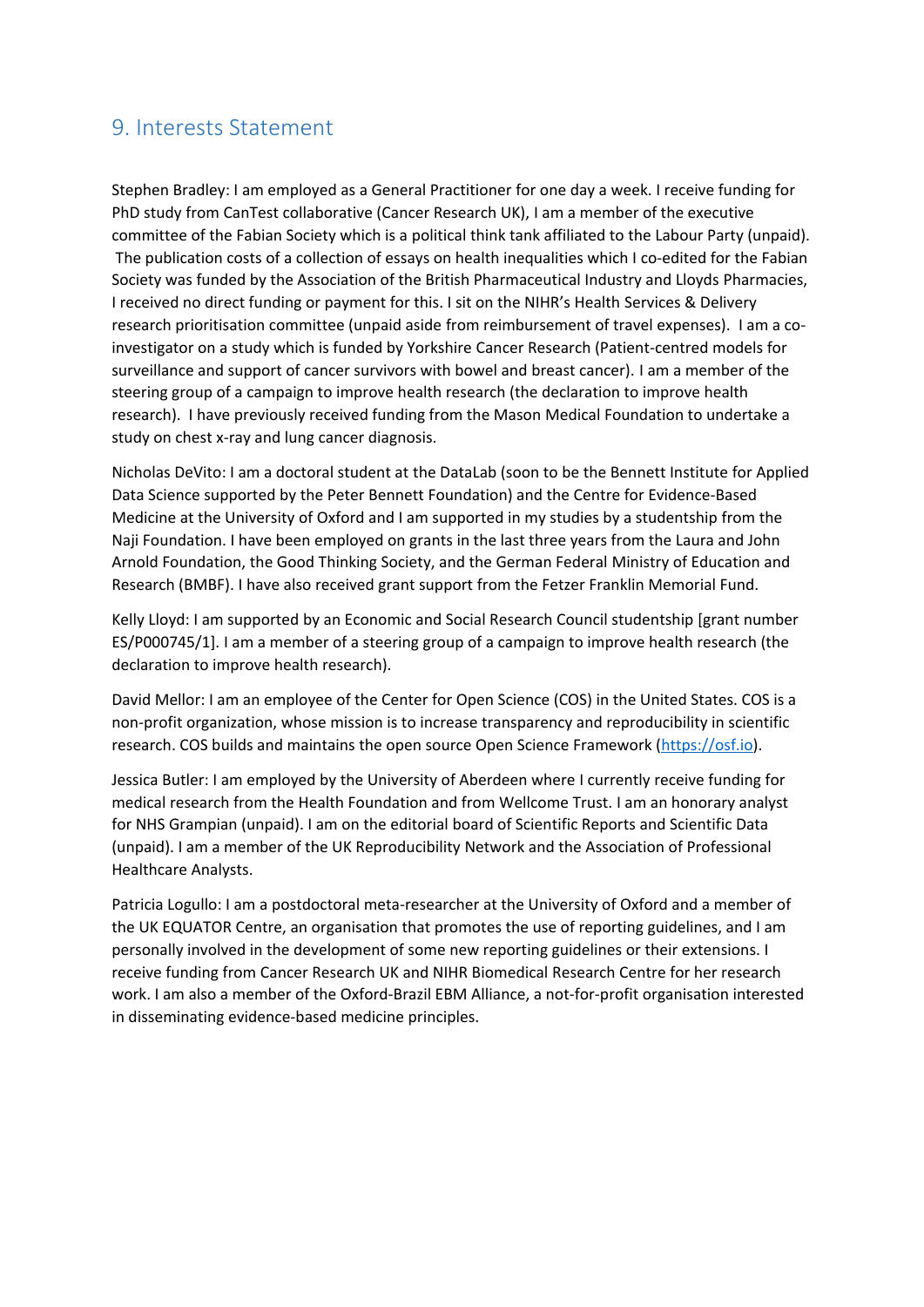## 10. References

1. Prinz F, Schlange T, Asadullah K. Believe it or not: how much can we rely on published data on potential drug targets? Nature Reviews Drug Discovery. 2011;10(9):712-.

2. Kaiser J. Rigorous replication effort succeeds for just two of five cancer papers. Science. 2017.

3. Glasziou P, Chalmers I. Research waste is still a scandal—an essay by Paul Glasziou and Iain Chalmers. 2018;363:k4645.

4. Chalmers I, Glasziou P. Avoidable waste in the production and reporting of research evidence. The Lancet. 2009;374(9683):86-9.

5. Public sector expenditure on medical research in the United Kingdom (UK) from 2013/14 to 2018/19 [Available from: [https://www.statista.com/statistics/298897/united-kingdom-uk-public](https://www.statista.com/statistics/298897/united-kingdom-uk-public-sector-expenditure-medical-research/)[sector-expenditure-medical-research/.](https://www.statista.com/statistics/298897/united-kingdom-uk-public-sector-expenditure-medical-research/)

6. Effect of Hydroxychloroquine in Hospitalized Patients with Covid-19. New England Journal of Medicine. 2020;383(21):2030-40.

7. Ledford H, Van Noorden R. High-profile coronavirus retractions raise concerns about data oversight. Nature. 2020;582(7811):160.

8. Lawrence JM, Meyerowitz-Katz G, Heathers JAJ, Brown NJL, Sheldrick KA. The lesson of ivermectin: meta-analyses based on summary data alone are inherently unreliable. Nature Medicine. 2021.

9. Wallach JD, Boyack KW, Ioannidis JPA. Reproducible research practices, transparency, and open access data in the biomedical literature, 2015–2017. PLOS Biology. 2018;16(11):e2006930. 10. Goldacre B, Drysdale H, Dale A, Milosevic I, Slade E, Hartley P, et al. COMPare: a prospective

cohort study correcting and monitoring 58 misreported trials in real time. Trials. 2019;20(1):118. 11. Naudet F, Sakarovitch C, Janiaud P, Cristea I, Fanelli D, Moher D, et al. Data sharing and reanalysis of randomized controlled trials in leading biomedical journals with a full data sharing policy: survey of studies published in <em>The BMJ</em> and <em>PLOS Medicine</em>. BMJ.

2018;360:k400.

12. Puniewska M. Scientists have a sharing problem The Atlantic2015 [Available from: [https://www.theatlantic.com/health/archive/2014/12/scientists-have-a-sharing-problem/383061/.](https://www.theatlantic.com/health/archive/2014/12/scientists-have-a-sharing-problem/383061/)

13. Smith R, Roberts I. Time for sharing data to become routine: the seven excuses for not doing so are all invalid [version 1; peer review: 2 approved, 1 approved with reservations]. 2016;5(781). 14. OpenSAFELY [Available from: <https://www.opensafely.org/>.

15. Gill J, Prasad V. N of 1 Data Sharing: The Impact of Data Sharing within the Hematology-Oncology Drug Products Division of the US FDA. Trends in cancer. 2021;7(5):395-9.

16. A matter of trust: OpenPharma; [Available from:

[https://www.openpharma.blog/blog/guest-posts/a-matter-of-trust/.](https://www.openpharma.blog/blog/guest-posts/a-matter-of-trust/)

17. Blanco D, Biggane AM, Cobo E, Altman D, Bertizzolo L, Boutron I, et al. Are CONSORT checklists submitted by authors adequately reflecting what information is actually reported in published papers? Trials. 2018;19(1):80.

18. Blanco D, Altman D, Moher D, Boutron I, Kirkham JJ, Cobo E. Scoping review on interventions to improve adherence to reporting guidelines in health research. BMJ Open. 2019;9(5):e026589.

19. EQUATOR Network: what we do and how we are organised [Available from: [https://www.equator-network.org/about-us/equator-network-what-we-do-and-how-we-are](https://www.equator-network.org/about-us/equator-network-what-we-do-and-how-we-are-organised/)[organised/](https://www.equator-network.org/about-us/equator-network-what-we-do-and-how-we-are-organised/).

20. Turner EH, Matthews AM, Linardatos E, Tell RA, Rosenthal R. Selective Publication of Antidepressant Trials and Its Influence on Apparent Efficacy. New England Journal of Medicine. 2008;358(3):252-60.

21. Rosenthal R. The file drawer problem and tolerance for null results. Psychological Bulletin. 1979;86:638-41.

22. Chavalarias D, Wallach JD, Li AHT, Ioannidis JPA. Evolution of Reporting P Values in the Biomedical Literature, 1990-2015. JAMA. 2016;315(11):1141-8.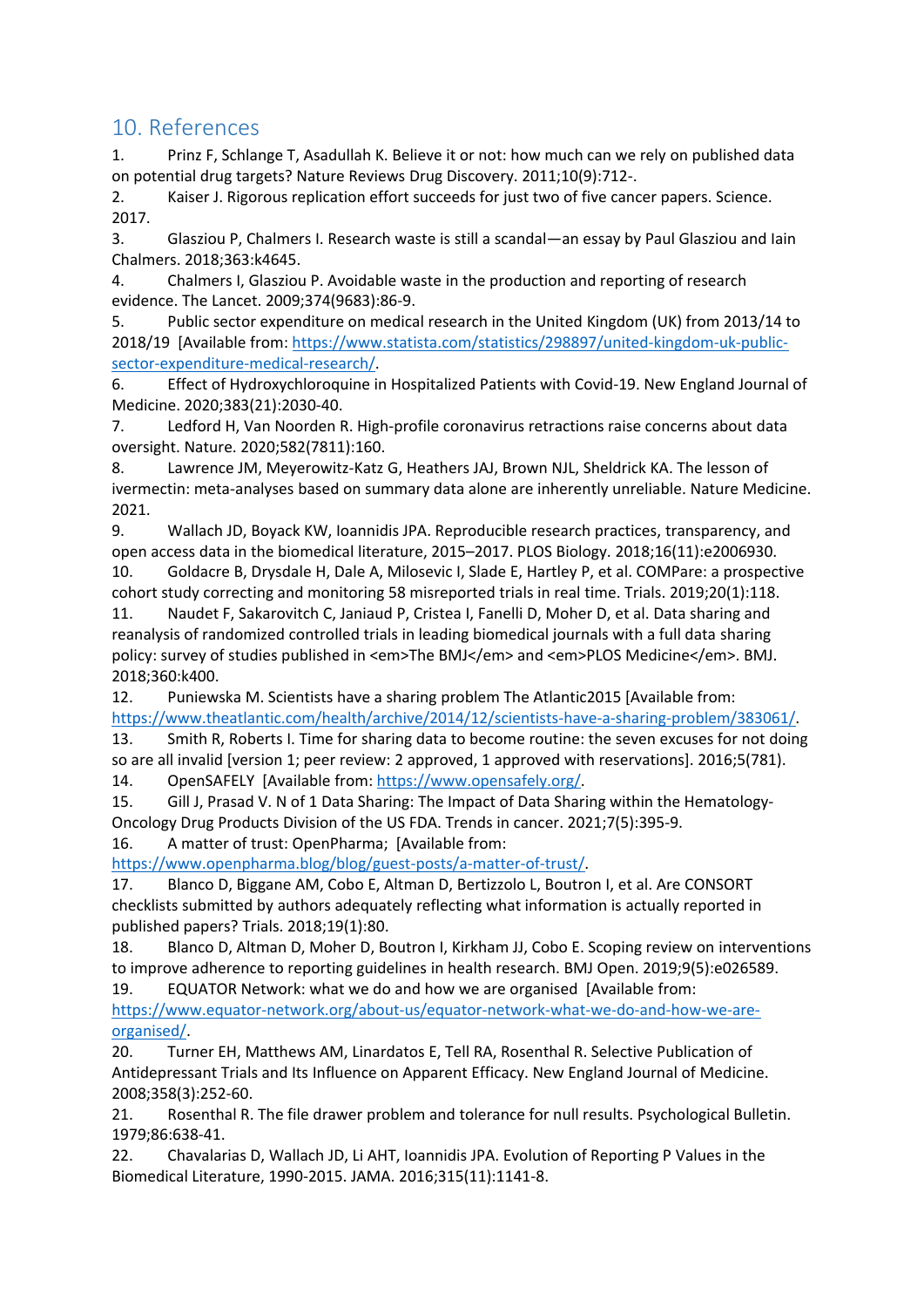23. Tamiflu Campaign [Available from: [https://www.bmj.com/tamiflu.](https://www.bmj.com/tamiflu)

24. The Health Research Authority moves to make research transparency the norm: Health Research Authority; [Available from: [https://www.hra.nhs.uk/about-us/news-updates/health](https://www.hra.nhs.uk/about-us/news-updates/health-research-authority-moves-make-research-transparency-norm)[research-authority-moves-make-research-transparency-norm](https://www.hra.nhs.uk/about-us/news-updates/health-research-authority-moves-make-research-transparency-norm).

25. Goldacre B, DeVito NJ, Heneghan C, Irving F, Bacon S, Fleminger J, et al. Compliance with requirement to report results on the EU Clinical Trials Register: cohort study and web resource. BMJ. 2018;362:k3218.

26. DeVito NJ, Bacon S, Goldacre B. Compliance with legal requirement to report clinical trial results on ClinicalTrials.gov: a cohort study. The Lancet.

27. Clinical Trials Registration: International Committee of Medical Journal Editors; [Available from: [http://www.icmje.org/about-icmje/faqs/clinical-trials-registration/.](http://www.icmje.org/about-icmje/faqs/clinical-trials-registration/)

28. Open Science Framework [Available from: [https://osf.io.](https://osf.io/)

29. Munafò MR, Nosek BA, Bishop DVM, Button KS, Chambers CD, Percie du Sert N, et al. A manifesto for reproducible science. Nature Human Behaviour. 2017;1(1):0021.

30. Registered Reports: Peer review before results are known to align scientific values and practices.: Centre for Open Science; [Available from: <https://cos.io/rr/>.

31. Scheel AM, Schijen M, Lakens D. An excess of positive results: Comparing the standard Psychology literature with Registered Reports [Preprint]. 2020.

32. Soderberg CK, Errington TM, Schiavone SR, Bottesini J, Thorn FS, Vazire S, et al. Initial evidence of research quality of Registered Reports compared with the standard publishing model. Nature Human Behaviour. 2021;5(8):990-7.

33. Bradley SH, DeVito NJ, Lloyd KE, Richards GC, Rombey T, Wayant C, et al. Reducing bias and improving transparency in medical research: a critical overview of the problems, progress and suggested next steps. J R Soc Med. 2020;113(11):433-43.

34. Help Us to Improve Health Research Centre for Open Science [Available from: [https://www.cos.io/blog/help-us-improve-health-research.](https://www.cos.io/blog/help-us-improve-health-research)

35. First Funding Cycle of the Drug Discovery Initiative Registered Report (DDIRR) Awards Announced [Available from: [https://www.ctf.org/news/first-funding-cycle-of-the-drug-discovery](https://www.ctf.org/news/first-funding-cycle-of-the-drug-discovery-initiative-registered-report-ddir)[initiative-registered-report-ddir.](https://www.ctf.org/news/first-funding-cycle-of-the-drug-discovery-initiative-registered-report-ddir)

36. Wayant C, Turner E, Meyer C, Sinnett P, Vassar M. Financial Conflicts of Interest Among Oncologist Authors of Reports of Clinical Drug Trials. JAMA Oncol. 2018;4(10):1426-8.

37. Failure to Disclose COI [Available from: [https://retractionwatch.com/category/by-reason](https://retractionwatch.com/category/by-reason-for-retraction/failure-to-disclose-coi/)[for-retraction/failure-to-disclose-coi/.](https://retractionwatch.com/category/by-reason-for-retraction/failure-to-disclose-coi/)

38. Disclosure UK: Association of the British Pharmaceutical Industry; [Available from: <https://www.abpi.org.uk/our-ethics/disclosure-uk/>

39. Who pays this doctor? [Available from: [http://www.whopaysthisdoctor.org/.](http://www.whopaysthisdoctor.org/)

40. Bradley SH, DeVito NJ, Lloyd K, Richards GC, Rombey T, Wayant C, et al. Reducing bias and improving transparency in biomedical and health research: A critical overview of the problems, progress so far and suggested next steps (preprint) 2020.

41. ORCID: Open Researcher and Contributor ID [Available from: [https://orcid.org/.](https://orcid.org/)

42. Else H. Row erupts over university's use of research metrics in job-cut decisions. Nature. 2021;592(7852):19.

43. San Francisco Declaration on Research Assessment [Available from: [https://sfdora.org/.](https://sfdora.org/)

44. Altman DG. The scandal of poor medical research. BMJ. 1994;308(6924):283-4.

45. Bornmann L, Mutz R. Growth rates of modern science: A bibliometric analysis based on the number of publications and cited references. Journal of the Association for Information Science and Technology. 2015;66(11):2215-22.

46. The UK Reproducibility Network (UKRN) [Available from: [https://bristol.ac.uk/psychology/research/ukrn/.](https://bristol.ac.uk/psychology/research/ukrn/)